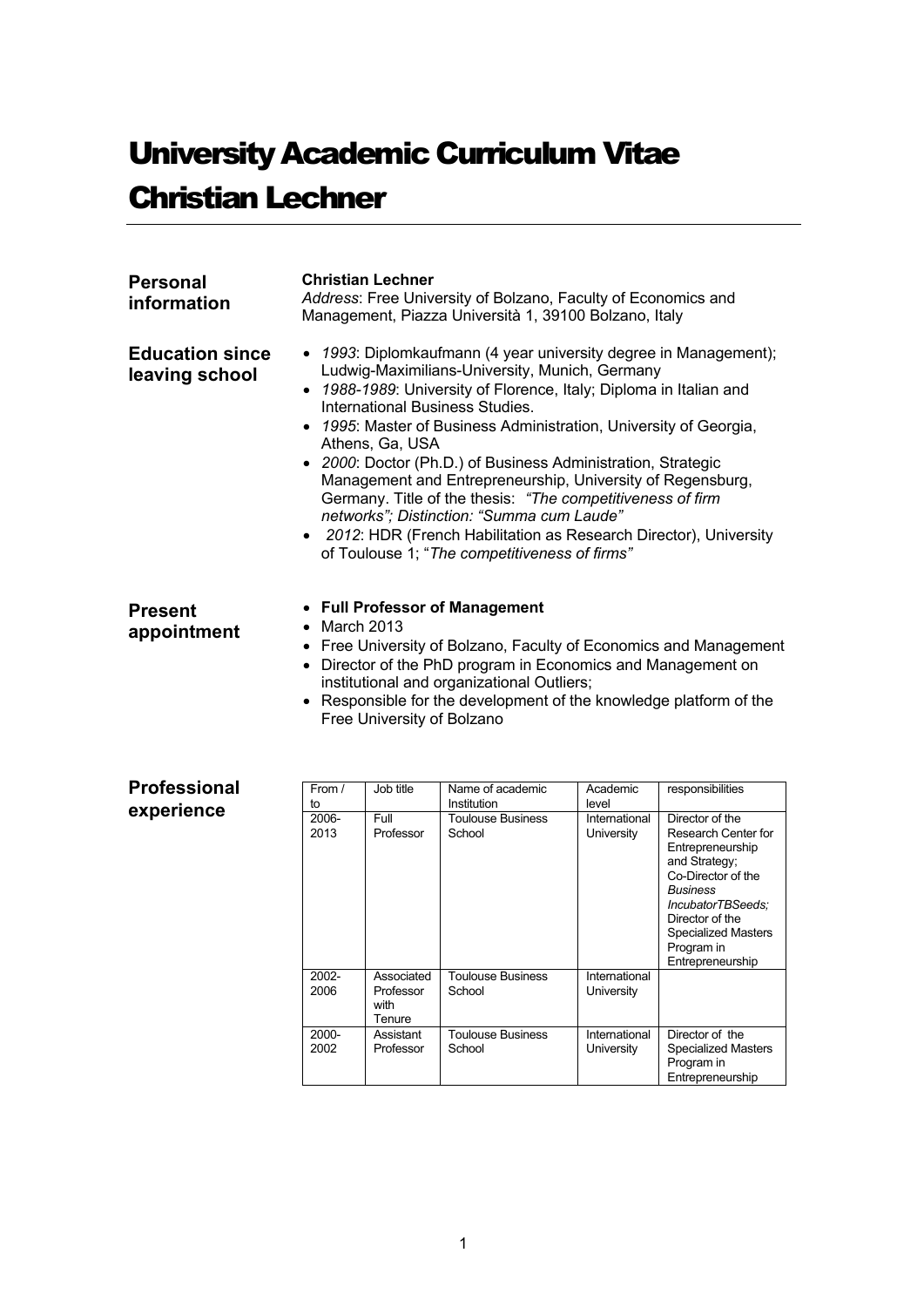**Experience in academic teaching**

### ▶ Doctoral Programs:

- o Guided literature course in Entrepreneurship (2014- 2017) & Introduction to Philopsophy of Science (2014- 2017)
	- § Free University of Bolzano
- o Research Seminar on the Resource-Based-View
	- L'école doctorale Sciences de Gestion. Université Toulouse 1 (2006-2012)
	- § LUISS Roma (2006, 2008, 2009)
- o Entrepreneurship as a research field
	- § LUISS Roma (2007, 2009)
	- § Free University of Bolzano (2018)

## $\blacktriangleright$  MBA – **Level**:

- o Strategic Management
	- § Aerospace MBA, ESC Toulouse (2004-2012)
	- § LUISS Roma (2005)
- o Entrepreneurship
	- § LUISS Roma (2006-2011; 2018)
- o Change Management *(WWZ – Basel, 2006, 2007)*

## u **Master - Level**

- o Strategic Management *(ESC Toulouse, ESSEC Barcelona ; 2000-2012)*
- o Technology Management *(ESC Toulouse ; 2001- 2011)*
- o International Strategy *(ESC Toulous; 2009-2011)*
- o Entrepreneurship (ESC Toulouse, University of Florence, Free University of Bolzano, since 2001)

### **Bachelor - Level**

o Business Administration *(Free University of Bolzano, 2004, 2005,2013/2014)*

*- Teaching at all levels (undergraduate, graduate, MBA, doctoral program)*

# **Postgraduate supervision (PhD level):**

- o *Florian Kirschenhofer*: "Long-term success factors of habitual entrepreneurs", (Doctoral degree received from the University of Regensburg in 2008, Magna cum Laude).
- o *Leilanie Mohd Nor*: "Factors affecting decision making in family businesses", (TBS-Unirazak Malaysia, Ph.D program, completed 2014).
- Abeer Pervaiz: "Entrepreneurship and industry emergence from a social movement perspective", (PhD program at unibz, completed 2018).
- o *Camila Sitonio de Prince Sales*: "Temporal landmarks and organizational performance", (PhD program at unibz, completion planned for 2022).

**Ph.D. supervision**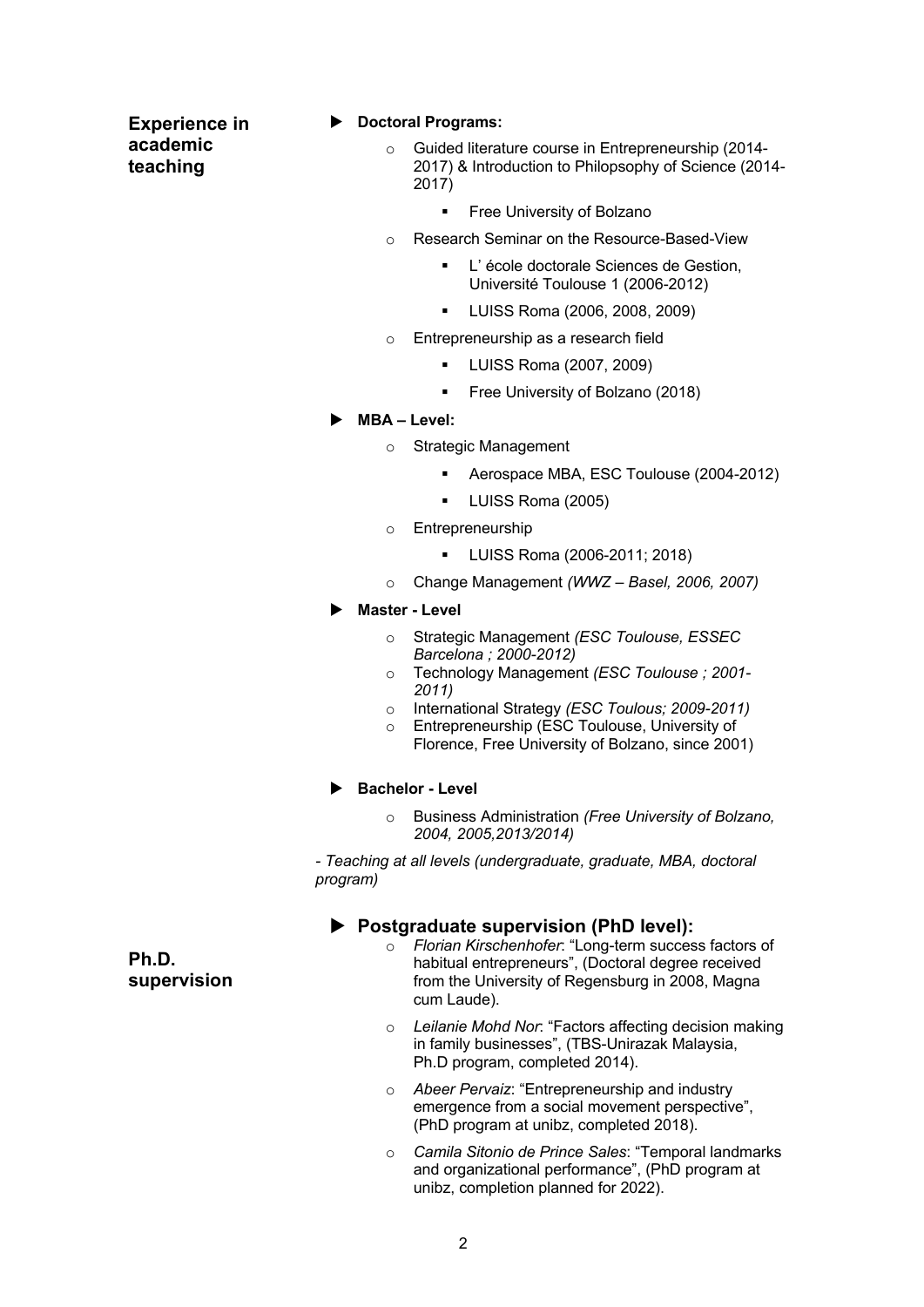| <b>Other academic</b><br>responibilities |   | Director PhD program in economics and management on<br>organizational and institutional outliers, school of economics<br>and management, Free University of Bolzano;                                                                                                                                                                                                                                                                                                                                                                                                                                                                             |
|------------------------------------------|---|--------------------------------------------------------------------------------------------------------------------------------------------------------------------------------------------------------------------------------------------------------------------------------------------------------------------------------------------------------------------------------------------------------------------------------------------------------------------------------------------------------------------------------------------------------------------------------------------------------------------------------------------------|
|                                          |   | Program prepared during 2013, accredited in 2014<br>$\circ$<br>First cycle started in November 2014<br>$\circ$                                                                                                                                                                                                                                                                                                                                                                                                                                                                                                                                   |
|                                          |   | Responsible (by Rector's delegation) for the knowledge<br>transfer platform of the Free University of Bolzano (2014-<br>2017)<br>Responsible of the Research Cluster in Entrepreneurship and                                                                                                                                                                                                                                                                                                                                                                                                                                                     |
|                                          |   | Innovation at the Free University of Bolzano (since 2013)                                                                                                                                                                                                                                                                                                                                                                                                                                                                                                                                                                                        |
| Past responsibilities                    |   | Director of the Research Center for Entrepreneurship and<br>Strategy, Groupe ESC Toulouse                                                                                                                                                                                                                                                                                                                                                                                                                                                                                                                                                        |
|                                          | ▶ | Director of the Specialized Masters Program in<br>Entrepreneurship, Groupe ESC Toulouse                                                                                                                                                                                                                                                                                                                                                                                                                                                                                                                                                          |
|                                          |   | ► Co-Director of the Business Incubator at Groupe ESC<br>Toulouse                                                                                                                                                                                                                                                                                                                                                                                                                                                                                                                                                                                |
|                                          |   | Member of the Strategic Management Department, Groupe<br><b>ESC Toulouse</b>                                                                                                                                                                                                                                                                                                                                                                                                                                                                                                                                                                     |
|                                          |   | Member of the scientific committee of the Doctoral School in<br>Management at the University LUISS Guido Carli - Roma;                                                                                                                                                                                                                                                                                                                                                                                                                                                                                                                           |
|                                          | ▶ | Member of the Research Audit Committee CNR (consiglio<br>nazionale di ricerca), Italy                                                                                                                                                                                                                                                                                                                                                                                                                                                                                                                                                            |
|                                          | ▶ | Member of the research audit committee for the Politecnico di<br>Milano, Italy                                                                                                                                                                                                                                                                                                                                                                                                                                                                                                                                                                   |
|                                          | ▶ | Appointments as visiting professor (LUISS Guido Carli -<br>Roma; Free University of Bolzano; WHU, Schloss Kracht;<br>WWZ, University of Basel; Rutgers University; University of<br>Regensburg; University of Bologna)                                                                                                                                                                                                                                                                                                                                                                                                                           |
| <b>Memberships</b>                       |   | Member of the editorial board of "International Small Business<br>Journal"                                                                                                                                                                                                                                                                                                                                                                                                                                                                                                                                                                       |
|                                          |   | Member of the editorial board of "Intelligent Enterprise"                                                                                                                                                                                                                                                                                                                                                                                                                                                                                                                                                                                        |
|                                          |   | Member of the editorial board of the "Journal of Global<br>Scholars of Marketing Science"                                                                                                                                                                                                                                                                                                                                                                                                                                                                                                                                                        |
|                                          |   | Member of the review board of the Babson Kaufmann<br>Entrepreneurship Research Conference                                                                                                                                                                                                                                                                                                                                                                                                                                                                                                                                                        |
|                                          |   | Member of the Academy of Management, The Strategic<br>Management Society, L'Academie de l'Entrepreneuriat;                                                                                                                                                                                                                                                                                                                                                                                                                                                                                                                                       |
|                                          |   | Reviewer for the Academy of Management Journal, Strategic<br>Management Journal, Journal of Management Studies,<br>Journal of Business Venturing, Small Business Management<br>Journal, Entrepreneurship Theory & Practice, International<br>Small Business Journal, Small Business Economics, Strategic<br>Entrepreneurship Journal, Entrepreneurship & Regional<br>Development, Journal of Business Research, Journal of<br>Airtransport Management, Management International Review,<br>Academy of Management, Strategic Management Society,<br>Babson Kaufmann Entrepreneurship Research Conference,<br><b>IECER and Electronic Markets.</b> |
|                                          |   |                                                                                                                                                                                                                                                                                                                                                                                                                                                                                                                                                                                                                                                  |

o Best Reviewer Award in Entrepreneurship of the Academy of Management in 2004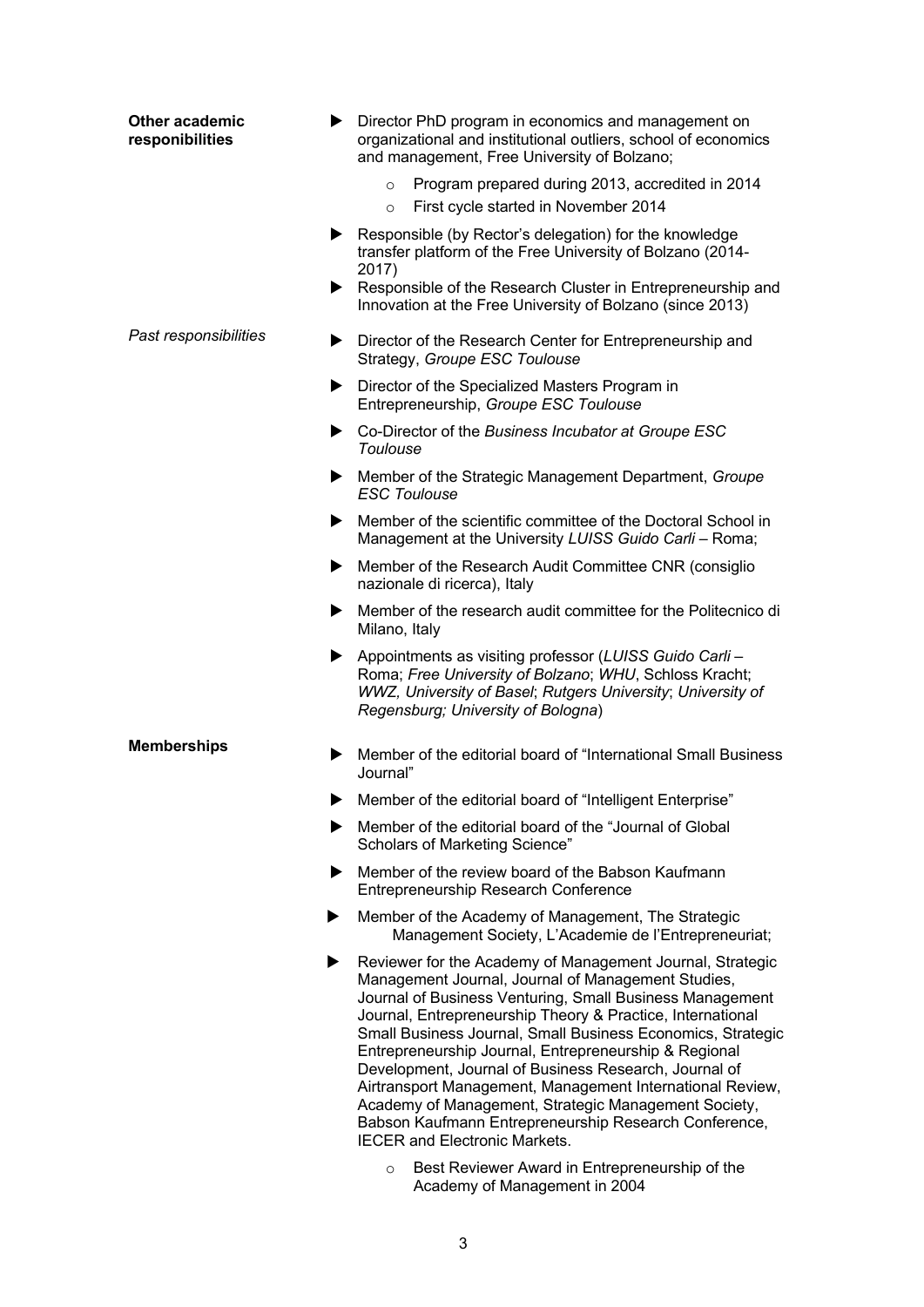# **Research Assessment**

| <b>Citation Analysis</b>                           | Citation Analysis (as of October 2019, see:<br>https://scholar.google.it/citations?user=ZMRg3E0AAAAJ&hl=it) |                                                                                                                                                                                                                                                                                                                                                                  |                         |  |
|----------------------------------------------------|-------------------------------------------------------------------------------------------------------------|------------------------------------------------------------------------------------------------------------------------------------------------------------------------------------------------------------------------------------------------------------------------------------------------------------------------------------------------------------------|-------------------------|--|
|                                                    | H-Index: 20; Total Citations: 3060;                                                                         |                                                                                                                                                                                                                                                                                                                                                                  |                         |  |
|                                                    | 3 Top-Cited-Articles:                                                                                       | Lechner & Dowling 2003:<br>(most cited article of the journal)<br>Lechner et al. 2006:<br>Lechner & Gudmundsson 2014: 344 cites                                                                                                                                                                                                                                  | 1047 cites<br>613 cites |  |
|                                                    |                                                                                                             | Total citations:                                                                                                                                                                                                                                                                                                                                                 | 3060 cites              |  |
| <b>Publications</b>                                |                                                                                                             | With multiple authorship, if one is the main author, that author's name<br>appears in Italics. In addition, in the left-hand margin publications<br>considered especially significant are marked by a star (*). Anvur A-<br>Journals are marked by an 'A'. In France, the CNRS-ranking was<br>relevant for the research assessment; journals in the CNRS-ranking |                         |  |
|                                                    | the acronym 'CNRS'                                                                                          | that were ranked at the same level as Anvur-A-journals are marked by                                                                                                                                                                                                                                                                                             |                         |  |
| Journal papers in<br>refereed academic<br>journals |                                                                                                             | ▶ Journal Papers in refereed academic journals                                                                                                                                                                                                                                                                                                                   |                         |  |
| *A                                                 | $\circ$                                                                                                     | 1*) Christian Linder, Christian Lechner, Frank Pelzel<br>(2019). Many Roads Lead to Rome: How Human,<br>Social, and Financial Capital Are Related to New<br>Venture Survival. Entrepreneurship Theory and<br>Practice, 1042258719867558.                                                                                                                         |                         |  |
|                                                    | $\circ$                                                                                                     | 2*) Christopher Crawford, Christian Linder, Elisa<br>Villani and Christian Lechner (2018), Outlier<br>antecedents, processes and consequences in the<br>emergence of new ventures, Best Paper 2017<br><b>Frontiers of Entrepreneurship Research BCERC</b><br>Proceedings (FER)                                                                                   |                         |  |
| *A                                                 | $\circ$                                                                                                     | 3) Christian Lechner, Gianni Lorenzoni, Enrico Tundis<br>(2016), Vertical disintegration of production and the<br>rise of market for brands. Journal of Business<br>Venturing Insights, 6, 1-6.                                                                                                                                                                  |                         |  |
| *A                                                 | $\circ$                                                                                                     | 4*) Christian Lechner, Birthe Soppe and Michael<br>Dowling (2016), Vertical Coopetition and the sales<br>growth of young and small firms, Journal of Small<br>Business Management, 54 (1), 67-84. = > Anvur A-list                                                                                                                                               |                         |  |
| <b>Highly Commended</b><br><b>Journal Award</b>    | O                                                                                                           | 5*) Christian Lechner and Sveinn Gudmundsson<br>(2014), Entrepreneurial orientation, firm strategy and<br>small firm performance, International Small Business                                                                                                                                                                                                   |                         |  |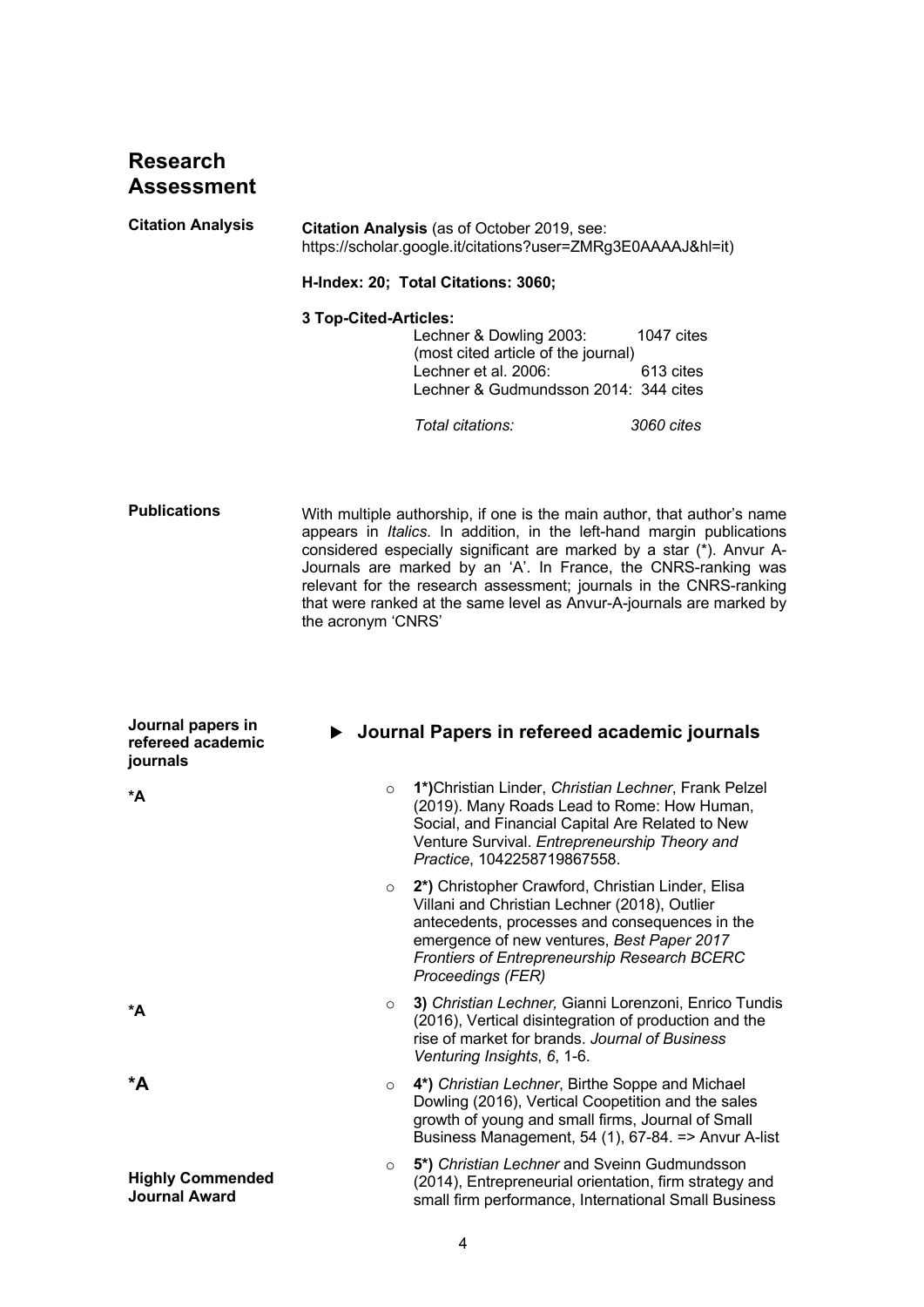|             |         | Journal, 32(1), 36-60. = > Anvur A-list                                                                                                                                                                                                                                                                                                                      |
|-------------|---------|--------------------------------------------------------------------------------------------------------------------------------------------------------------------------------------------------------------------------------------------------------------------------------------------------------------------------------------------------------------|
|             | $\circ$ | 6) Christian Lechner, Florian Kirschenhofer and<br>Michael Dowling (2016). The influence of social<br>capital on opportunity emergence and exploitation: a<br>comparison of portfolio and serial entrepreneurs.<br>Journal of Innovation and Entrepreneurship, 5(1), 28.                                                                                     |
|             | $\circ$ | 7) Birthe Soppe, Christian Lechner, and Michael<br>Dowling (2014), Vertical Coopetition in<br>Entrepreneurial Firms: Theory and Practice, Journal<br>of Small Business and Enterprise Development, 21<br>(4).                                                                                                                                                |
| *A          | $\circ$ | 8*) Sveinn Gudmundsson and Christian Lechner<br>(2013), Cognitive biases, organization, and<br>entrepreneurial firm survival, European Management<br>Journal, 31 (3). 278-294. = > Anvur A-list                                                                                                                                                              |
| <b>CNRS</b> | $\circ$ | 9*) Christian Lechner and Sveinn Gudmundsson<br>(2012), Superior value creation in sports teams:<br>Resources and managerial experience,<br>M@n@gement, 15 (3).                                                                                                                                                                                              |
|             | $\circ$ | 10) Christian Lechner and Florian Kirschenhofer<br>(2012), Performance drivers of serial entrepreneurs:<br>Entrepreneurial and team experience, Journal of<br>Entrepreneurial Behaviour & Research, 18 (3).                                                                                                                                                  |
| $*A$<br>*A  | $\circ$ | 11*) Christian Lechner and Christophe Leyronas<br>(2012), The competitive advantage of cluster firms:<br>the priority of regional network position over extra-<br>regional networks - a study of a French high-tech<br>cluster, Entrepreneurship & Regional Development,<br>24 (5-6). => Anvur A-list                                                        |
|             | $\circ$ | 12*) Holger Patzelt, Christian Lechner and Anja<br>Kalukien (2011), Networks and decisions to persist<br>with underperforming R&D projects, Journal of<br>Product Innovation Management, 28: 801-815. =><br><b>Anvur A-list</b>                                                                                                                              |
| *A          | $\circ$ | 13*) Christian Lechner and Christophe Leyronas<br>(2009), Small Business Group Formation as an<br>Entrepreneurial Development Model,<br>Entrepreneurship Theory & Practice, 33 (3): 645-667.<br>=> Anvur A-list                                                                                                                                              |
|             | $\circ$ | 14) Christian Lechner and Sveinn Gudmundsson<br>(2008), Which types of resources are necessary to<br>achieve competitive advantage? -- Intangible<br>resources, causal ambiguity, managerial effectiveness<br>and complementary factor markets (abridged), in:<br>Best Paper Proceedings of the Sixtyseventh Annual<br>Meeting of the Academy of Management. |
|             | $\circ$ | 15) Christophe Favoreu, Christian Lechner and<br>Christophe Leyronas (2008), Légitimité des politiques<br>publiques en faveur des clusters, Revue Française de<br>Gestion (RFG), 183 (3): 157-178.                                                                                                                                                           |
|             | $\circ$ | 16) Tobias Schmidt, Michael Dowling and Christian<br>Lechner (2007), The Impact of Initial Public Offerings<br>on the Growth Strategies and Performance of<br>Entrepreneurial Firms, The Journal of Entrepreneurial<br>Finance & Business Ventures, 11 (2): 95-110.                                                                                          |
|             | $\circ$ | 17) Christian Lechner and Christophe Leyronas                                                                                                                                                                                                                                                                                                                |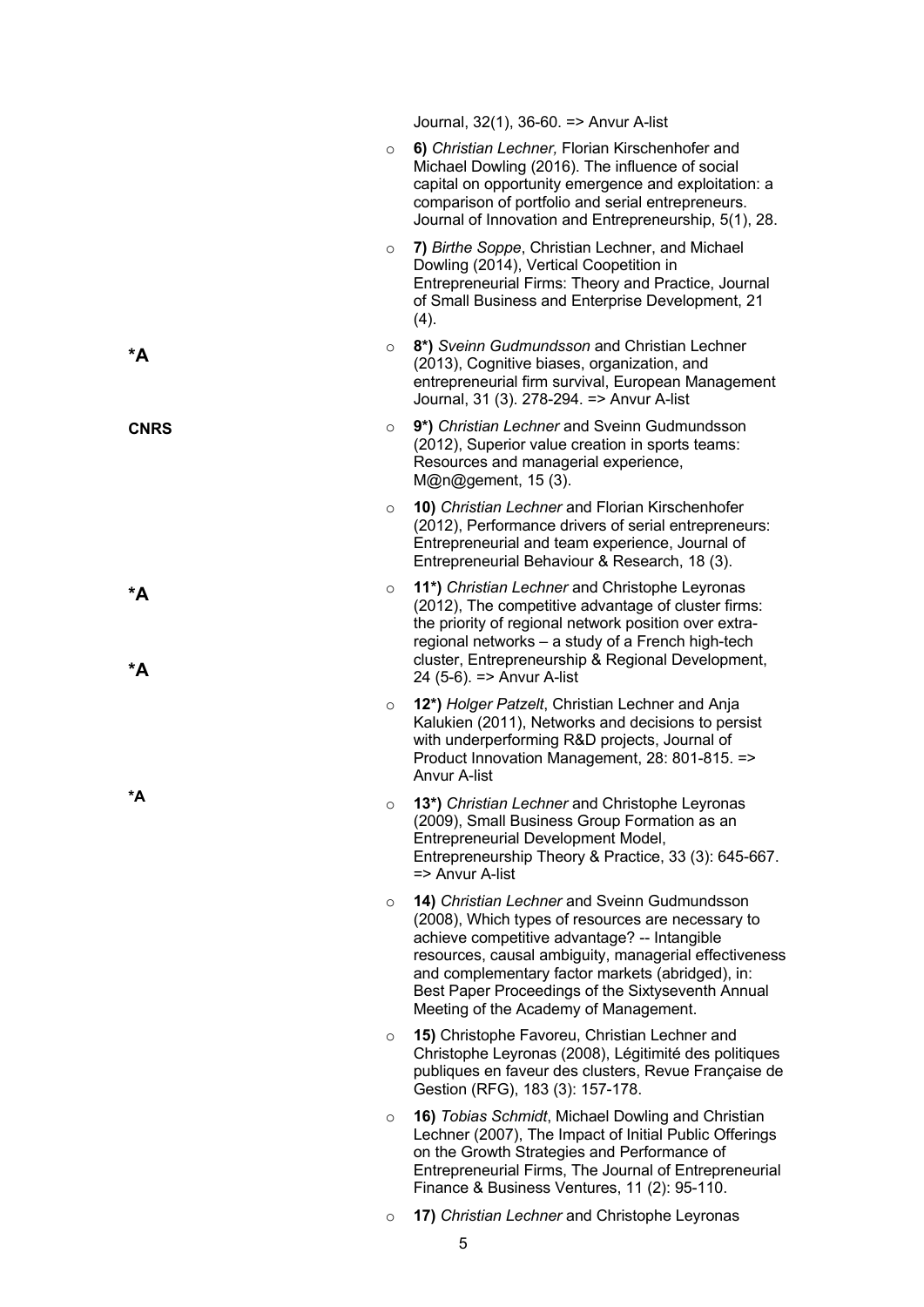(2007), A new model for cluster dynamics: From strategic to regional networks, Special Issue on Europe, International Journal of Entrepreneurship and Small Business, 4 (3): 341 -360.

- o **1 8 )** *Christian Lechner* & Christophe Leyronas (2007), Network -centrality versus network -position in regional networks: What matters most? – A study of a French high -tech cluster, International Journal of Technoentrepreneurship, 1: 92 -108.
- o **1 9 )** Favoreu Christophe, Lechner Christian and Leyronas Christophe (2006), Impact and effectiveness of regional policies on the development of local innovation systems and high Tech Clusters : The Midi -Pyrénées Case, Cahier de Recherche Groupe ESC Toulouse, Toulouse.
- o **20 )** Favoreu Christophe, Lechner Christian and Leyronas Christophe (2006), Analysis of cluster development processes in the region : The Geographical Information Systems and 3 D -imaging., Cahier de Recherche Groupe ESC Toulouse, Toulouse.
- o **2 1 \* )** *Christian Lechner*, Michael Dowling, Isabell Welpe (2006), The network perspective: the relational mix and the growth of the entrepreneurial firm, Special issue on alliances and networks, Journal of Business Venturing, 21/4, 514 -540. => Anvur A -list
- o **2 2 )** *Sveinn Vidar Gudmundsson* and Christian Lechner (2006), Multi-lateral airline alliances: Balancing constraints and opportunities, Journal of Airtransport Management. 12 (3),: 153 -158
- o **2 3 )** *Christian Lechner* and Florian Kirschenhofer (2005), Management -by -co -incidence: Typologies of entrepreneurial firms, core strategic logic and enactment processes – Towards a strategic process model of entrepreneurship, Advances in interdisciplinary European entrepreneurship research, Vol. II, 43 -76.
- o **2 4 )** *Christian Lechner* & Michael Dowling (2003). Firm networks: external relationships as sources for the growth and competitiveness of entrepreneurial firms. Entrepreneurship & Regional Development, 15(1), 1 - 26. => Anvur A -list
- $\cap$ **2 5 )** Gudmundsson, S. V., de Boer, E. R., & Lechner, C. (2002). Integrating frequent flyer programs in multilateral airline alliances. Journal of Air Transport Management, 8(6), 409 -417. => Anvur A -list
- o **2 6 )** Lechner, C., & Schmidt, T. (2002). Entrepreneurial strategies in transitional industries from a resource perspective: A case study analysis of the business models of German soccer clubs. New England Journal of Entrepreneurship, 5(1), 15.
- $\cap$ **2 7 )** *Christian Lechner* & Michael Dowling (2003). The evolution of industrial districts and regional networks: The case of the biotechnology region Munich/Martinsried. Journal of Management and Governance, 3(4), 309 -338. => Anvur A -list
- 6 o **2 8 )** Dowling, M., Lechner, C., & Thielmann, B. (1998).

**\* A**

**\*A**

**A\***

**A\***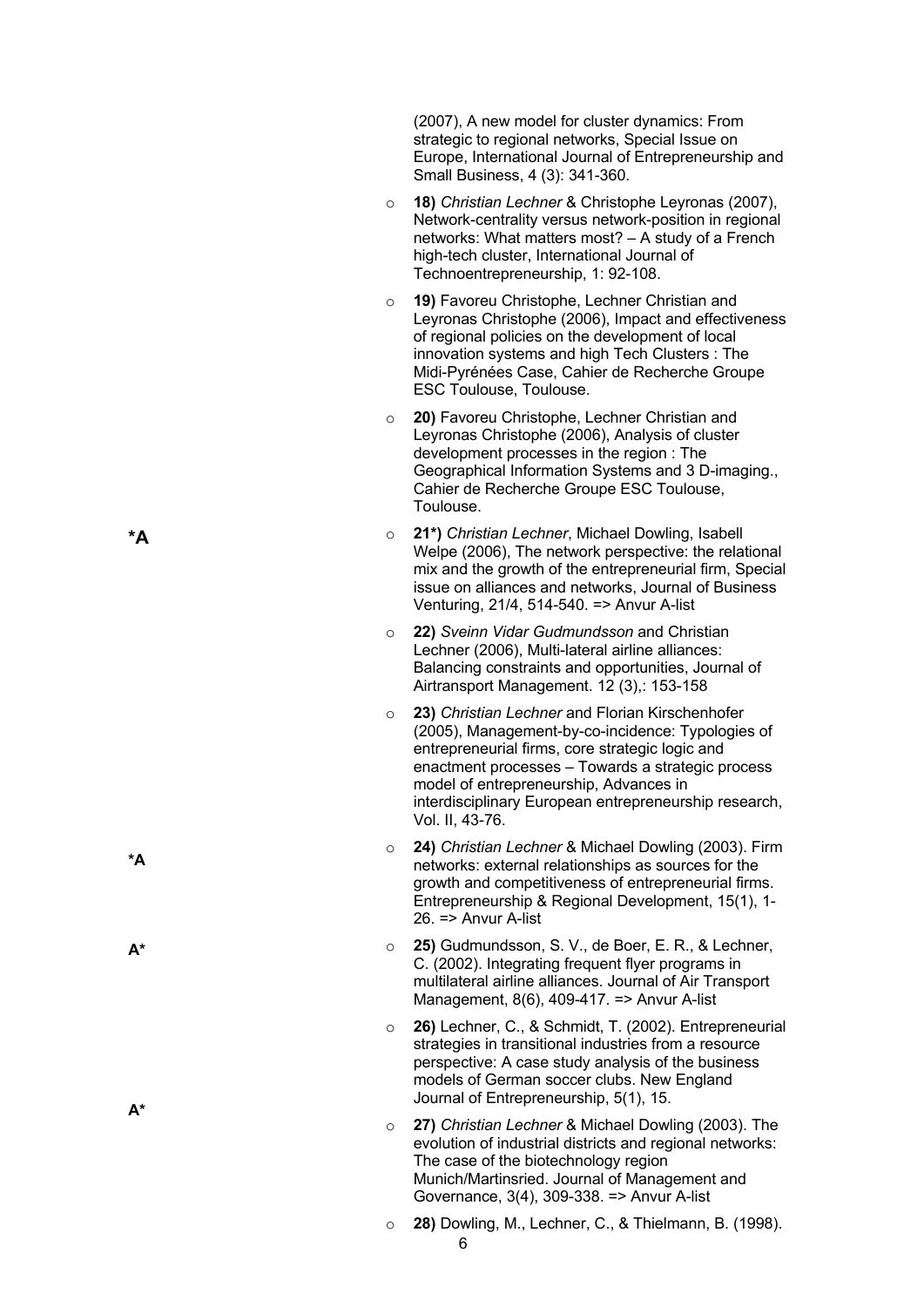Convergence–Innovation and change of market structures between television and online services. Electronic Markets, 8(4), 31-35.

o **29**\***)** *Dowling, M*., & Lechner, C. (1998). Kooperative Wettbewerbsbeziehungen: Theoretische Ansätze und Managementstrategien. Die Betriebswirtschaft, 58(1), 86-102.

### ▶ Books – Authored

- o 1) Christian Lechner (2017), The competitiveness of firms from a relational perspective, ebook, https://itunes.apple.com/it/book/competitivenessentrepreneurial-firms-fromrelational/id1282928707?l=en&mt=11
- o 2) Christian Lechner (2001), The Competitiveness of Networks (2001), Peter Lang, Frankfurt – New York.

## ▶ Chapters in books

- 1\*) Christian Lechner, Birthe Soppe and Karolina Heggli (2019), "Collaborating with larger partners: benefits and risks for entrepreneurial firms", *Oxford Handbook on Entrepreneurship and Collaboration,*  Oxford University Press: Oxford.
- o 2\*) Christian Lechner, and Abeer Pervaiz (2017). "Entrepreneurial Strategy: A Contingency Review and Outlook for Future Research." *The SAGE Handbook of Small Business and Entrepreneurship* (2017): 145.
- o 3\*) Lechner, C. (2016). 8. The competitiveness of entrepreneurial firms from a network perspective. Entrepreneurial Process and Social Networks: A Dynamic Perspective, 217. (Peer Reviewed Book Chapter)
- 4\*) Lechner, C., & Gudmundsson, S. V. (2016). The interplay of networks and firm performance within high-tech clusters. Entrepreneurship and Cluster Dynamics, 129. (Peer Reviewed Book Chapter)
- o 5\*) Nor, L. M., Lechner, C., Yusof, M., Bardai, B., & Xavier, S. R. (2015). 8. Family's decision in venture creation for next generation leaders: the role of trust across two generations in the case of diversification. *Developing Next Generation Leaders for Transgenerational Entrepreneurial Family Enterprises*, 173.
- o 6\*) Sveinn Gudmundsson, Christian Lechner, and Hans van Kranenburg (2013), Multilevel Embeddedness in Multilateral Alliances, in: Das, T. Ed.), Interpartner Dynamics in Strategic Alliances, Information Age Publishing, 131–147.
- 7) Sveinn Vidar Gudmundsson and Christian Lechner (2011), Multilateral Airline Alliances: The Fallacy of the Alliances to Mergers Proposition, in: Air Transport in the 21st Century - Key Strategic Developments, (Eds.) John F. O'Connell and George Williams,

7

**Books**

- **Chapters in books**
- **\***

**\***

**\***

**\***

**\***

**\***

**\***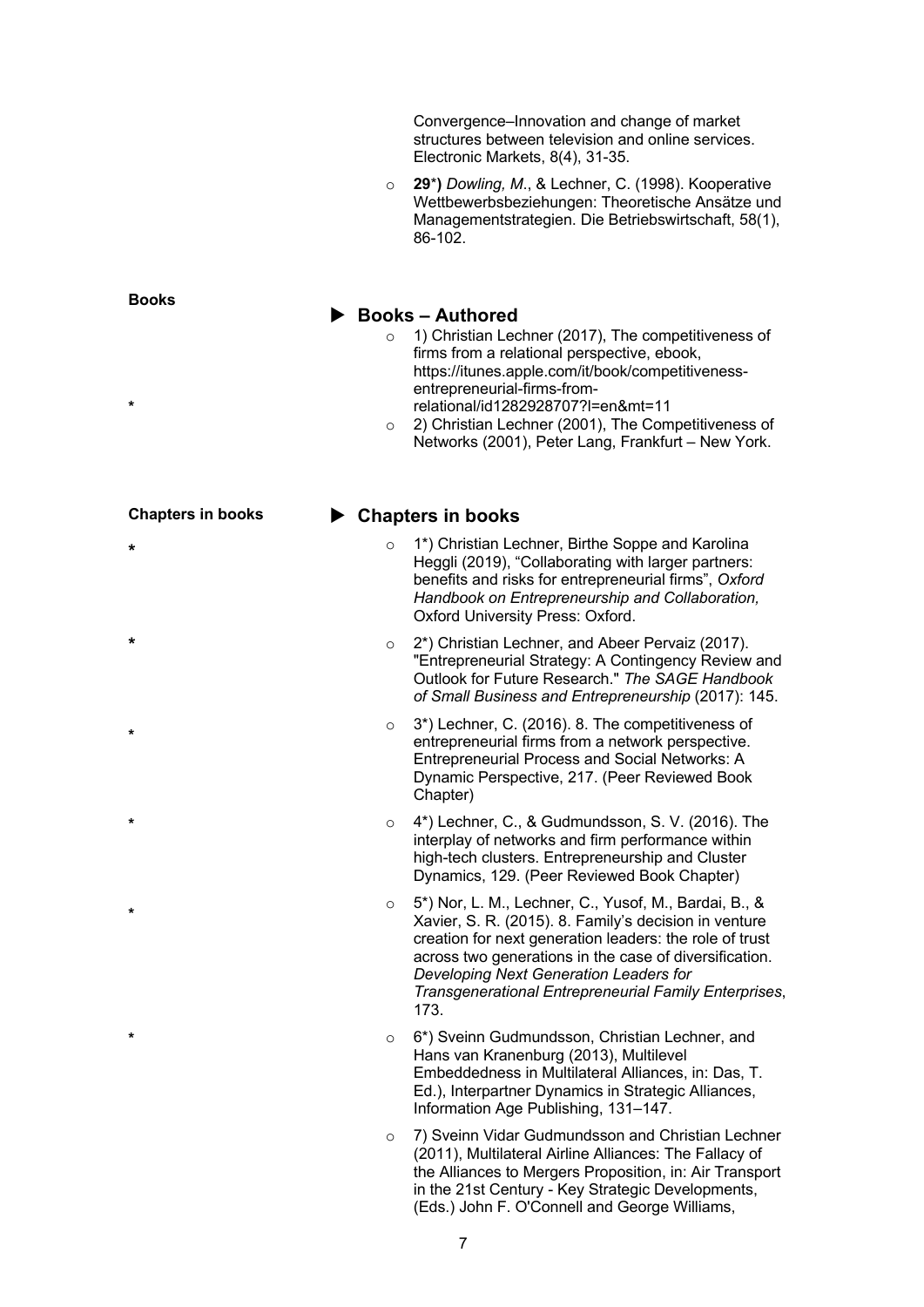Publisher: Ashgate, Surrey, UK, 171 – 184.

- o 8) Christian Lechner (2009), Industrial Policy Country Study: Germany, in: Khalid Sekkat and Pierre Buigues, Industrial Policy in Europe, Japan and the USA – Amounts, Mechanisms and Effectiveness, Palgrave-Macmillan, forthcoming.
- 9) Kranenburg, V. H., Gudmundsson, S. V., & Lechner, C. (2003). Are service alliances different? An embeddedness perspective.
- o 10\*) Lechner, C. (2003). Unternehmensnetzwerke: Wachstumsfaktor für Gründer. In *Gründungsmanagement* (pp. 305-315). Springer Berlin Heidelberg. (Peer Reviewed Book Chapter)
- o 11) Lechner, C. (2002). Unternehmensnetzwerke: Wachstumsfaktor für Gründer. In Gründungsmanagement (pp. 261-271). Springer Berlin Heidelberg. (Peer Reviewed Book Chapter)

# ▶ Peer-reviewed conference publications & **presentations**

- o Christian Lechner and Anna Miná (2018), Misconceptions about Cooperation and Escalation of Conflicts in Inter-Firm Relationships, presented at the Annual Conference of the Strategic Management Society (SMS), September, Paris.
- Christian Linder, Elisa Villani and Christian Lechner (2018), Too much of a good thing? Entrepreneurial Team Composition and Strategic Choice: A Configurational Analysis, presented at the Academy of Management Annual Conference, August, Chicago.
- o Christian Lechner (2017), Outlier emergence as a zero-one-phenomenon, presented at the Outlier Workshop 2017, Free University of Bolzano, December.
- o Christian Lechner and Sveinn Gudmundsson (2017), Long-term performance of serial entrepreneurs trough talent management: The role of entrepreneurial learning and relational capability, paper presented at the 6<sup>th</sup> Workshop on Talent Management, Barcelona, October, 2017.
- X) Gaël Gueguen, Servane Delanoe, Christian Lechner (2016), Importance de l'écosystème entrepreneurial dans l'écosystème d'affaires de startups et facteurs explicatifs, paper presented at CIFPME 2016, October 2016, Trois-Rivière, Canada.
- o Christian Lechner, Gianni Lorenzoni, Enrico Tundis (2016), Vertical Integration, industry concentration, entrepreneurial activity and the emergence of a market for brands, paper presented at the SMS annual conference, Berlin, September 2016.
- Christian Lechner, Marilena Fillipelli, Enrico Tundis (2016), The technology steal myth in unbalanced alliances, paper presented at the SMS Special

**Peer-reviewed conference publications & presentations**

**\***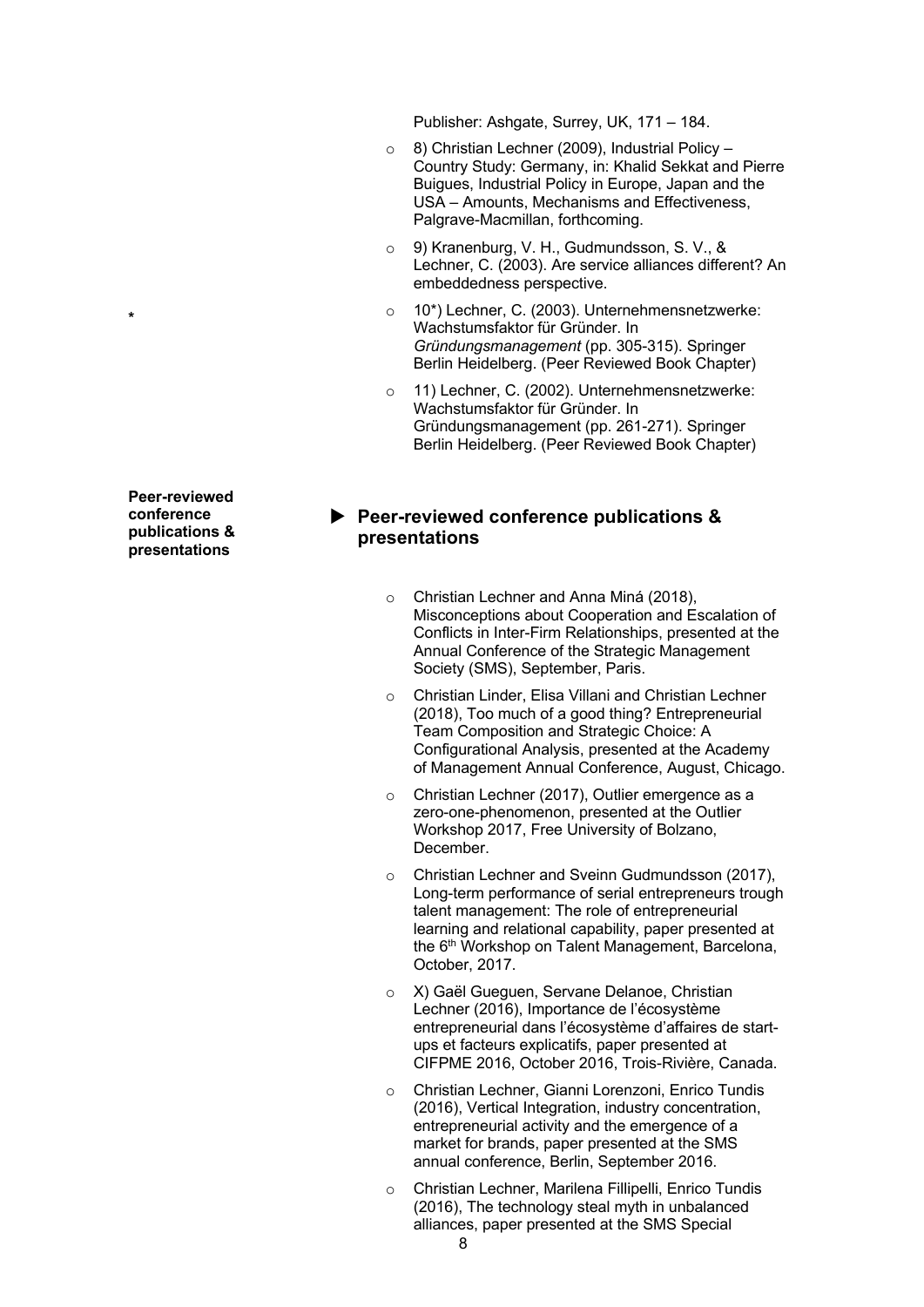conference on coopetition, Rome, June 2016.

- o Christian Lechner, Christian Linder, Elisa Villani (2016), If innovation is the rule, efficiency is the goal, paper presented at the SMS Special conference on coopetition, Rome, June 2016.
- Christian Lechner, Christian Linder, Elisa Villani (2016), Many roads lead to Rome – configuration analysis for new venture survival, paper presented at Babson Entrepreneurship Conference, Bodo, Norway, June 2016.
- o Christian Lechner and Servane Delanoe (2014), From entrepreneurship to entrepreneurial university: A pull model of incubator creation, paper to be presented at the International Research Conference on Incubation and Regional Development, Toulouse Business School, October, Toulouse, France.
- o Christian Lechner and Gianni Lorenzoni (2014), Buyer types and value creation in a market for brands, paper presented at the Annual SMS Conference 2014, September, Madrid.
- o Christian Lechner and Sveinn Gudmundsson (2014), The interplay of entrepreneurial networks and firm performance within high-tech clusters, paper presented at the 30th EGOS Colloquium, Rotterdam, July 2014.
- o Simone Guercini and Christian Lechner (2013), From absorptive capacity to competence attrition: A linguistic-based theory on external knowledge acquisition', paper presented at the 29th EGOS Colloquium, Montreal, July 2013.
- o Christian Lechner, Gianni Lorenzoni, and Marco Visentin (2013), Market for brands, paper presented at the Annual SMS Conference 2013, October, Atlanta, Ga.
- o Christian Lechner, Birthe Soppe and Florian Kirschenhofer (2013), I Do Not Want to End Up on the Black List: Corporate Strategy and Terrorism, paper presented at the Annual SMS Conference 2013, October, Atlanta, Ga.
- o Christian Lechner, Simone Guercini, and Gaïl Guegen (2011), Competence shifts and the substitution of the focal firm in the business network: The case of the sports article industry, paper presented at the Annual SMS Conference 2011, Miami, November.
- o X) Simone Guercini, Christian Lechner and Gaïl Guegen (2011), The stability of the focal firm in the business network: the effect of competence shifts, paper presented at the IMP Conference 2011, Glasgow, September.
- o Christian Lechner and Sveinn Gudmundsson (2010), Competitive Advantage, Entrepreneurial Orientation and Firm Performance, Paper presented 2010 Academy of Management Conference.
- Christian Lechner and Sveinn Gudmundsson (2010), Distrust, optimism, overconfidence and their impact on firm survival, Paper presented at the 2010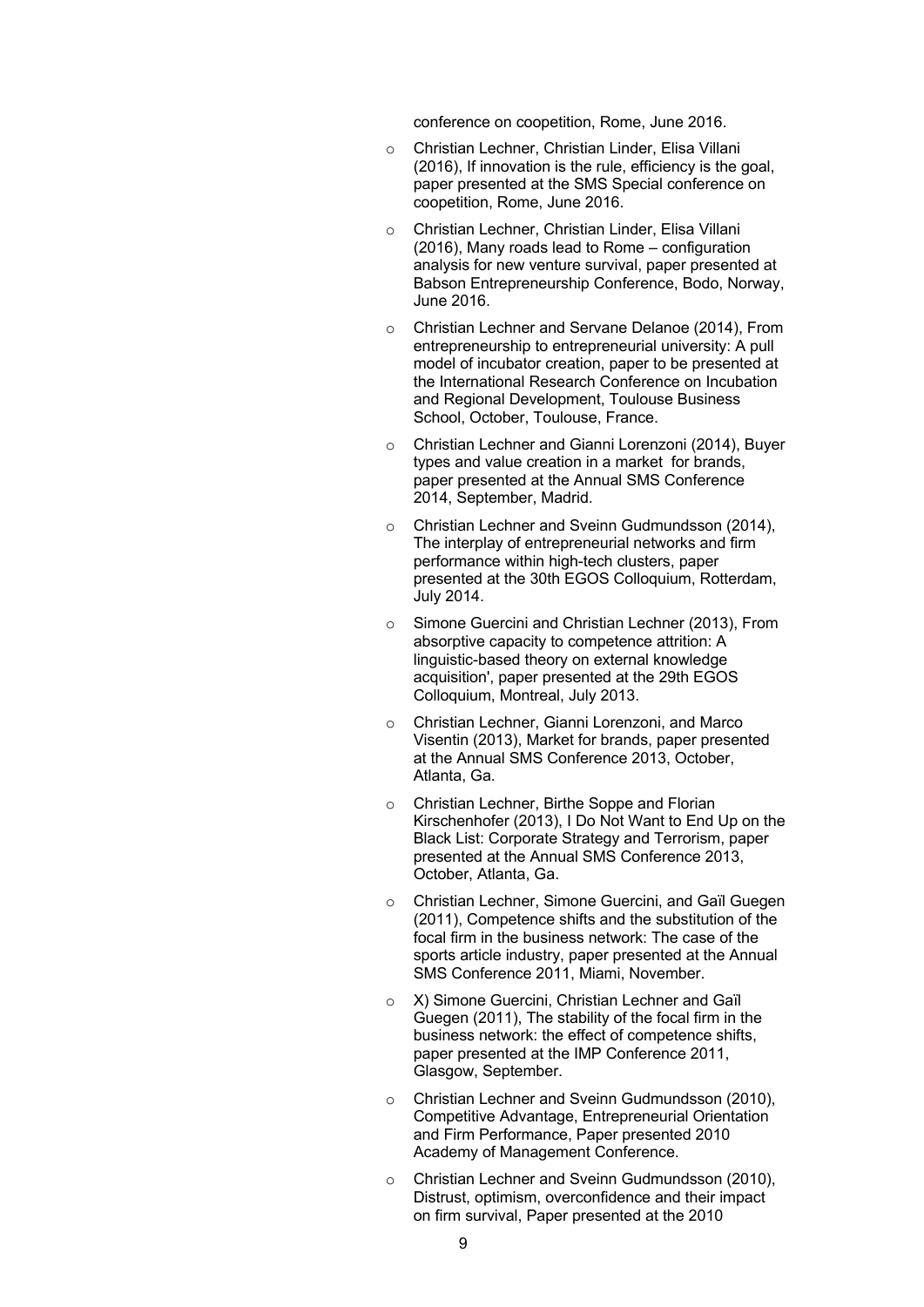Academy of Management Conference.

- o Paolo Boccardelli, Christian Lechner, Mats Magnusson and Raffaele Oriani (2009), Distinctiveness, Flexibility of Resources and Factor Markets: A Study of the Motion Picture Industry in the USA and Italy, Academy of Management Annual Conference 2009, Chicago, August 2009.
- o X) Christian Lechner and Sveinn Gudmundsson (2009), Entrepreneurial Orientation and Entrepreneurial Firm Survival: The Moderating Role of Resources and Competences, 29th Babson Kauffman Entrepreneurship Research Conference, (BKERC 2009), Babson, Juni 2009.
- o Paolo Boccardelli, Christian Lechner and Mats Magnusson (2008), Distinctiveness and Flexibility of Resources: A Study of the Motion Picture Industry, Strategic Management Society Annual Conference 2008, Köln, Oktober 14, 2008.
- o X) Christian Lechner and Sveinn Gudmundsson (2008), Origins of Overconfidence, Contingent Management Style and Entrepreneurial Firm Survival, 28th Babson Kauffman Entrepreneurship Research Conference, (BKERC 2008), Chapel Hill, Juni 2008.
- Christian Lechner and Sveinn Gudmundsson (2008), Entrepreneurial Orientation, Firm Strategy and Performance, IECER 2008 – Interdisciplinary European Entrepreneurship Research Conference, Regensburg, März 2008.
- o Christian Lechner (2007), The antecedents of technology partnering networks and firm performance within high-tech clusters, Strategic Management Society Annual Conference 2007, San Diego, Oktober 14-17.
- o X) Christophe Favoreu & Christian Lechner (2007), Légitimité, rôles et nature des politiques publiques en faveur des clusters faveur des clusters, AIMS 2007, Montreal, Juni 7, 2007.
- X) Kirschenhofer, F. & Lechner, C. (2006). Long-term performance of habitual entrepreneurs–which direction to go. In Workshop on Firm Exit and Serial Entrepreneurship, Max Planck Institute of Economics, Jena (Germany) (pp. 13-14). (Published Conference Proceedings)
- o Christian Lechner & Christophe Leyronas (2006), Structural holes versus cohesiveness in regional networks: A matter of perspectives - How does network structure influences entrepreneurial firm performance, Strategic Management Society Annual Conference 2006, Wien, Oktober 31, 2006.
- o Christian Lechner (2005), Which resources for a competitive advantage? – An empirical study of the European Soccer Industry, Strategic Management Society Annual Conference 2005, Orlando, Florida, Oktober 23-26,.
- Christian Lechner, Florian Kirschenhofer and Michael Dowling (2005), Long-term performance of serial entrepreneurs in the film industry: Achievement level,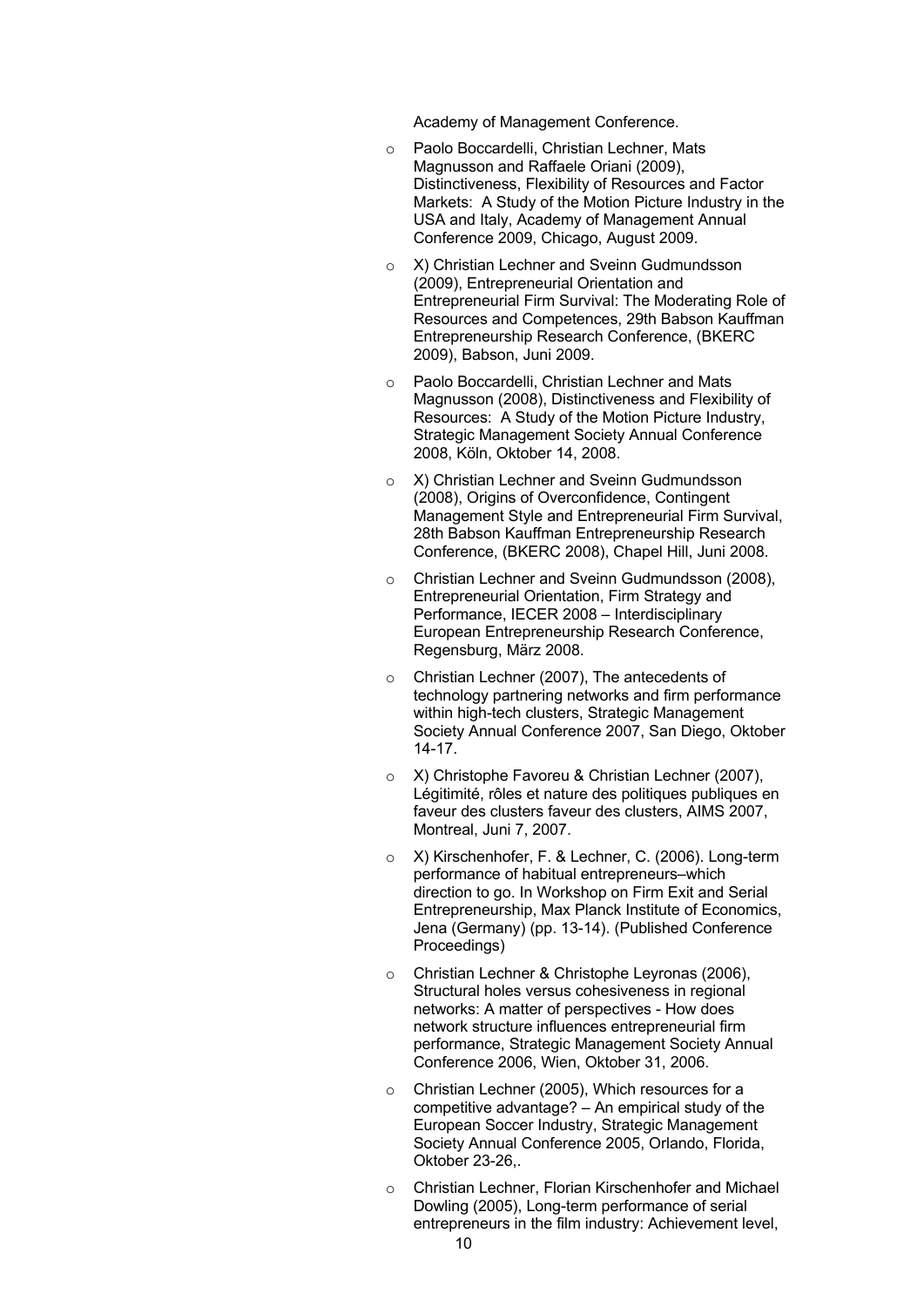experience, ideas and networks, Strategic Management Society Annual Conference 2005, Oktober 23-26, Orlando, Florida.

- o X) Christian Lechner and Florian Kirschenhofer (2005), What Drives The Performance Of Habitual Entrepreneurs? - A Study Of The Role Of Social Networks, Achievement Levels And Experience Effects, 25th Babson Kauffman Entrepreneurship Research Conference, (BKERC 2005), Babson College, Juni 8-11, 2005.
- o X) Christian Lechner and Christophe Leyronas (2005), The influence of regional and extra-regional networks on firm performance within high-tech clusters, 25th Babson Kauffman Entrepreneurship Research Conference, (BKERC 2005), Babson College, Juni 8- 11, 2005.
- o Christian Lechner and Christophe Leyronas (2005), A new model for cluster dynamics from strategic to regional networks – A study of the development of a French high-tech cluster, paper presented at the EURAM 2005, The European Academy of Management Conference, TUM, Munich, Mai 4-7, 2005.
- o Christian Lechner and Florian Kirschenhofer (2005), Habitual entrepreneurs and social networks, IECER – Interdisciplinary European Entrepreneurship Research Conference, Amsterdam, Februar, 2005.
- o Christian Lechner and Christophe Leyronas (2003), The entrepreneurial group as an alternative development model of entrepreneurial firms, efmd 33rd EISB conference, Bocconi, Milan.
- o X) Christian Lechner and Michael Dowling (2003), The network perspective: the relational mix and the growth of the entrepreneurial firm, 23rd Babson Kauffman Entrepreneurship Research Conference, (BKERC 2003), Babson College, Juni 5-7.
- o X) Michael Dowling, Tobias Schmidt and Christian Lechner (2003), The IPO-shock: Post-IPO behavior and factors explaining post-IPO behavior of young entrepreneurial firms - A global study of young entrepreneurial, 23rd Babson Kauffman Entrepreneurship Research Conference, (BKERC 2003), Babson College, Juni 5-7.
- o Christian Lechner and Eltaieff Anissa (2003), Cyber-Entrepreneurship and the entrepreneurial process – A new game? ISCB Annual Conference 2003, Belfast.
- Christian Lechner and Tobias Schmidt (2002), Strategic Opportunities in Deconstructed Industries - A Case Study Analysis of New Models of Cooperation between Sports Equipment Manufacturers and European Sports Clubs, Strategic Management Society Annual Conference 2002, September 22-25, Paris, 2002.
- o Christian Lechner (1999), The network perspective of the firm: External relationships as a basis for a firm's survival and for the generation of competitive advantages – A case study analysis, Strategic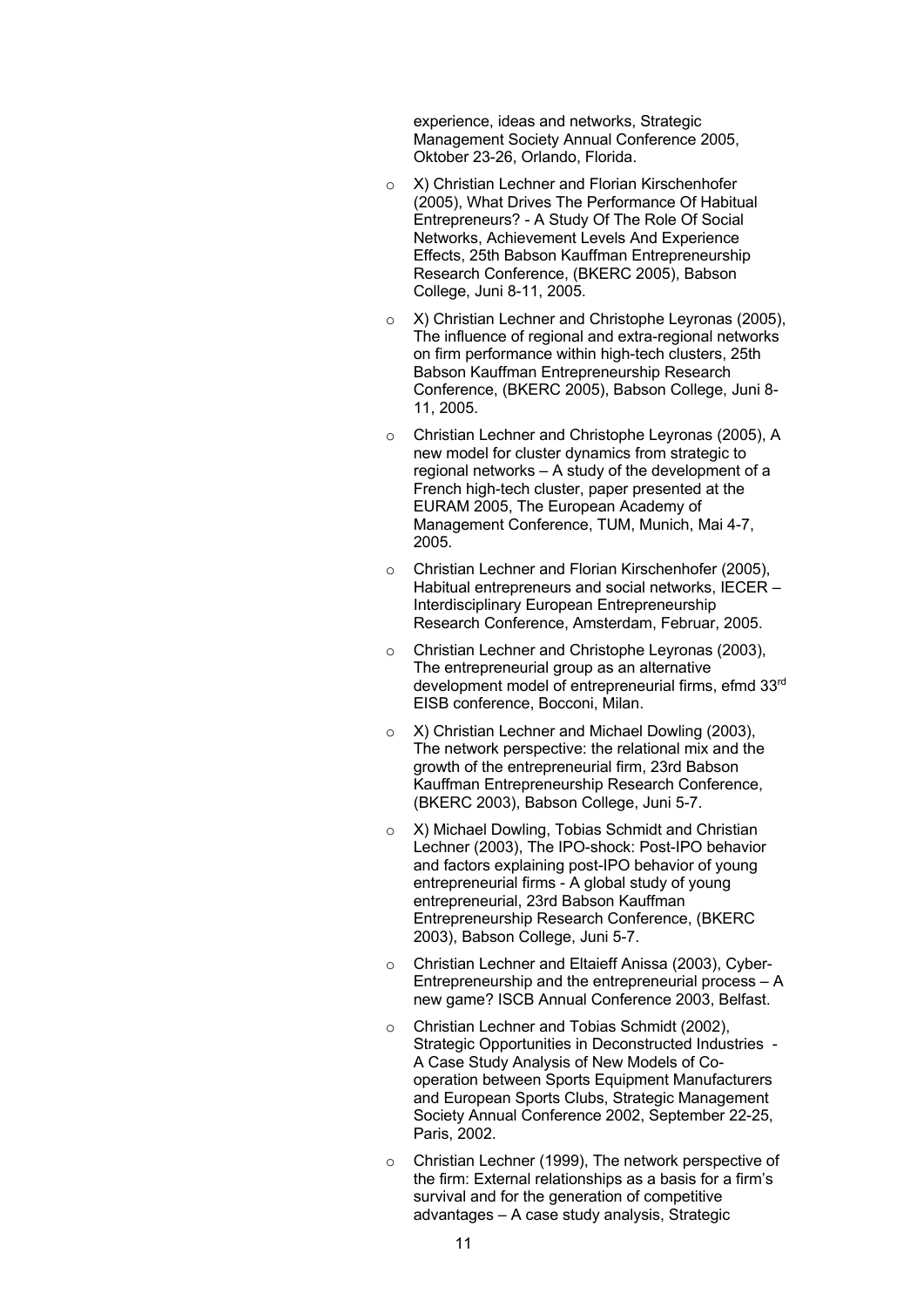Management Society Annual Conference 1999, Oktober 3-6, 1999, Berlin.

- o Christian Lechner (1998), How to design business plan courses? – Single topic business plan courses as a focused approach, IntEnt98 Conference for Internationalizing Entrepreneurship Education and Training, Juli 27-29, 1998, Oestrich-Winkel, Germany at the European Business School.
- o Christian Lechner (1998), The birth of regional networks, paper presented at the Conference for Regional Advantage and Innovation: a multilevel perspective, Oktober 23-24, 1998, Porto, Portugal.
- o Michael Dowling, Christian Lechner and Bodo Thielmann (1998): Industry Structure in Converging Markets: An Analysis of the European TV and Online Services Industries, Consortium for Research on Telecommunications Policy and Strategy, Fourth Annual CRTPS Conference, Juni 5-6, 1998, Ann Arbor, Michigan.
- o Michael Dowling, Christian Lechner and Bodo Thielmann (1998), Industriekonvergenz – die Veränderung von Branchenstrukturen, Deutsche Hochschullehrertagung, Berlin, Juni 1998.

### ▶ Case studies published

- o Lechner, C., Rigamonti, E., & Dowling, M. (2013). 8 Benetton vs. Inditex and H&M: Another Falling Star?. Fallstudien zum Internationalen Management: Grundlagen-Praxiserfahrungen-Perspektiven, 103.
- o Christian Lechner and Gaël Gueguen (2011), Yue Yuen - Un fabricant de chaussures de sport peut-il devenir une marque mondiale ?, Centrale de cas et de média pédagogiques, reference: G1723.
- o Christian Lechner, Eric Rigamonti and Michael Dowling (2011), Benetton vs. Inditex and H&M: Another falling star ?, in: Zentes, J. and Swoboda, B. (eds.), Fallstudien zum Internationalen Management, 4. vollständig überarbeitete Auflage, Verlag Dr. Th. Gabler, Saarbrücken 2011.
- o Christian Lechner, Eric Rigamonti and Michael Dowling (2008), Benetton vs. Inditex and H&M: The European fashion battle reloaded, in: Zentes, J. and Swoboda, B. , Fallstudien zum Internationalen Management, 3. vollständig überarbeitete Auflage, Verlag Dr. Th. Gabler, Saarbrücken 2008.
- o Lechner, C., & Dowling, M. (2004). New Product Development—The Benetton Group. In Fallstudien zum Internationalen Management (pp. 179-196). Gabler Verlag.

**Other Publications** Christian Lechner (2007), Book Review: Deniz Ucbasaran, Paul Westhead and Mike Wright, Habitual Entrepreneurs. Cheltenham: Edward Elgar, 2006. Invited book review published in International Small

**Case Studies**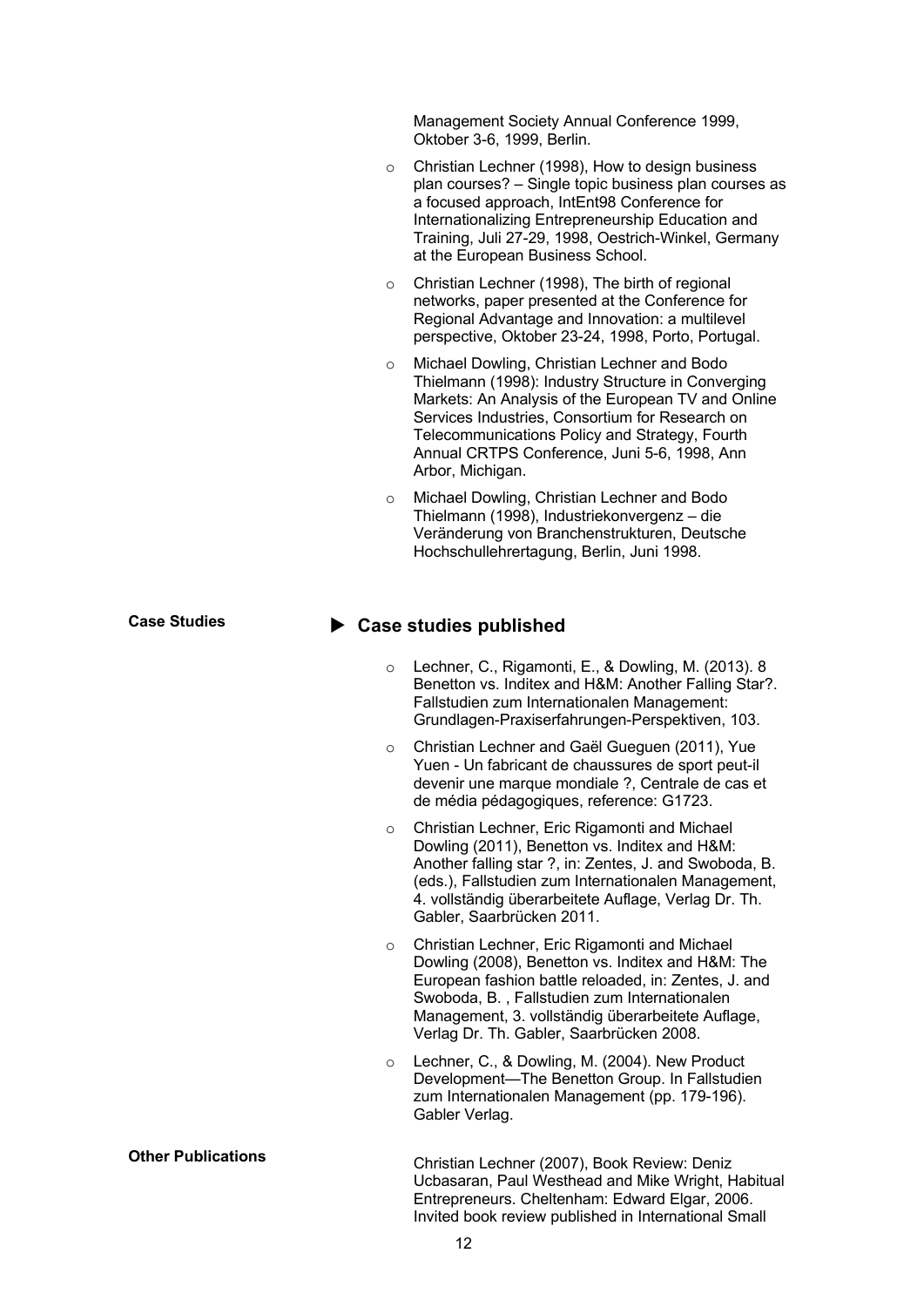Business Journal 25 (4), 451-453.

Christian Lechner (2005), Quels reseaux pour quelle performance? – Les vertus du 'relational mix', invited contribution and interview, Business Digest, Mars.

**Official Reports**

#### ▶ Official Reports

- o **NEKS** -- Networking, knowledge sharing and cluster development; Gemeinsames Forschungsprojekt mit den Universitäten Bologna, Italien und Durham, England im Rahmen eines Pilotprojektes für die Europäische Kommission. Fördersumme: € 207.000. Projektdauer: Januar 2004 – Januar 2006.
- o **CNES**: Spin-Off Systems: Forschungsprojekt über die Effekte von Spin-Offs auf die Entwicklung von Clustern für die französische Raumfahrtagentur (mit C. Favoreu und C. Leyronas).

| <b>Conference &amp;</b><br>Workshop<br><b>Organizations</b>    | 2018: Social Entrepreneurship Conference, Free University of<br>Bolzano, December.                                                                                                                                                                                                                                                                                                 |  |  |  |  |
|----------------------------------------------------------------|------------------------------------------------------------------------------------------------------------------------------------------------------------------------------------------------------------------------------------------------------------------------------------------------------------------------------------------------------------------------------------|--|--|--|--|
|                                                                | 2018: Third Workshop on Outliers, Free University of Bolzano,<br>November.                                                                                                                                                                                                                                                                                                         |  |  |  |  |
|                                                                | 2017: 2nd Workshop on Outliers, Free University of Bolzano,<br>December.                                                                                                                                                                                                                                                                                                           |  |  |  |  |
|                                                                | 2017: EURSPRING Entrepreneurship Conference, Politecnico Milano,<br>Co-organizer, November.                                                                                                                                                                                                                                                                                        |  |  |  |  |
|                                                                | 2017: Workshop on Universities 3rd Mission, Free University of<br>Bolzano, December.                                                                                                                                                                                                                                                                                               |  |  |  |  |
|                                                                | 2016: 3 <sup>rd</sup> Academic Workshop on Entrepreneurship, Entrepreneurship<br>and Universities, December.                                                                                                                                                                                                                                                                       |  |  |  |  |
|                                                                | 2016: Euregio Conference (collaboration of the universities of<br>Bolzano, Innsbruck and Trento): 'Shifting Boundaries', Free<br>University of Bolzano, November.                                                                                                                                                                                                                  |  |  |  |  |
|                                                                | 2016: Strategic Management Society, Annual Conference, Extension<br>Conference on Outliers, Free University of Bolzano, September.                                                                                                                                                                                                                                                 |  |  |  |  |
|                                                                | 2015: 2 <sup>nd</sup> Academic Workshop on Entrepreneurship, Universities<br>and Entrepreneurial Ecosystems, December.                                                                                                                                                                                                                                                             |  |  |  |  |
|                                                                | 2014: 1 <sup>st</sup> Academic Workshop on Entrepreneurship, The<br><b>Entrepreneurial University December.</b>                                                                                                                                                                                                                                                                    |  |  |  |  |
|                                                                | 2006: EU Workshop on Entrepreneurial Networks, Toulouse Business<br>School, September.                                                                                                                                                                                                                                                                                             |  |  |  |  |
|                                                                | 2002: SMS Extension on Strategic Entrepreneurship, Toulouse<br>Business School, September.                                                                                                                                                                                                                                                                                         |  |  |  |  |
| <b>Publications</b>                                            | There are two types of articles published about my academic work.                                                                                                                                                                                                                                                                                                                  |  |  |  |  |
| about<br><b>Entrepreneurship</b><br>activities and<br>research | <b>Entrepreneurship programs and student ventures. These</b><br>1)<br>activities have been reported in various media and covered by<br>the press in journals such as Le Monde, Le Figaro, Les<br>Echos, Express, Le point, L'Expansion, Nice Matin, La<br>Depeche du Midi, La Repubblica, Famiglia Cristiana and in TV<br>such as France 2, France 3, Canal+, Corriere della Sera. |  |  |  |  |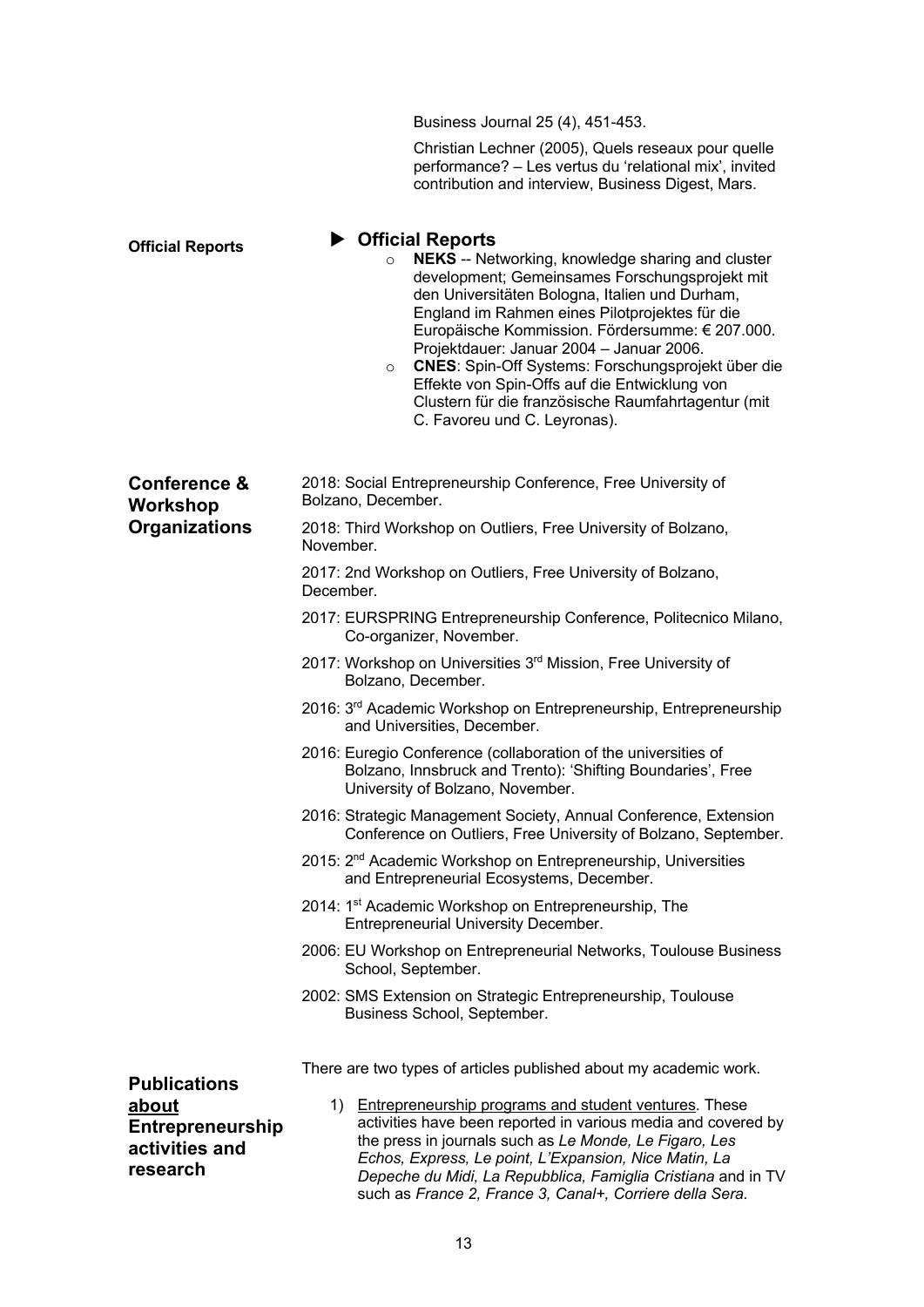|                                           | 2) Research. Some of the research published has been reported<br>in industry journals or newspapers such as Le monde, The<br>Indian Times, Südtiroler Wirtschaftszeitung, Dolomiten, ect.                                                                                                                                                                                                                                                                                                                                                                                                                                                                           |  |
|-------------------------------------------|---------------------------------------------------------------------------------------------------------------------------------------------------------------------------------------------------------------------------------------------------------------------------------------------------------------------------------------------------------------------------------------------------------------------------------------------------------------------------------------------------------------------------------------------------------------------------------------------------------------------------------------------------------------------|--|
|                                           | 3) Masterup (Rai3). TV show on Entrepreneurship. Prof. Lechner<br>as evaluator of start-up project. First season of five shows in<br>2015/2016; Second season of five shows in 2016/2017; Third<br>season of five shows in 2018/2019.                                                                                                                                                                                                                                                                                                                                                                                                                               |  |
| <b>Invited presentations</b><br>2012-2017 | Christian Lechner (2017), Passion & Entrepreneurship, Workshop on<br>Passion and Management, Florence, Italy, November 2017.                                                                                                                                                                                                                                                                                                                                                                                                                                                                                                                                        |  |
|                                           | Christian Lechner (2016), Outlier Emerergence, SMS Extension on<br>Outliers, Free University of Bolzano, September 2016.                                                                                                                                                                                                                                                                                                                                                                                                                                                                                                                                            |  |
|                                           | Christian Lechner (2014), Should I stay or should I go ? - sviluppo<br>organizzativo e sviluppo imprenditoriale, XXXVIII Convegno di<br>Economia e Politica Industriale, Ancona, Italy, September 26-27,<br>2014.                                                                                                                                                                                                                                                                                                                                                                                                                                                   |  |
|                                           | Christian Lechner (2014), Management by co-incidence and<br>cognition, Workshop on cognition, Florence, Italy, May 2014.                                                                                                                                                                                                                                                                                                                                                                                                                                                                                                                                            |  |
|                                           | Paolo Boccardelli, Christian Lechner, Raffaele Oriani, Richard<br>Priem (2014), Making most of what you manage: How factor market<br>competition affects relationships among managerial ability and<br>resource quality on consumer value creation, Research Seminar,<br>University of Bolzano, February 2014.                                                                                                                                                                                                                                                                                                                                                      |  |
|                                           | Christian Lechner (2013), Wachstum aus der Gründerperspektive, 3.<br>Südtiroler Führungsforum, Bolzano, May 28, 2013.                                                                                                                                                                                                                                                                                                                                                                                                                                                                                                                                               |  |
|                                           | Christian Lechner* and Simone Guercini (2012), Absorptive<br>capacity and competence attrition, Management Research Seminar<br>University of Bologna, October 2012, Bologna.                                                                                                                                                                                                                                                                                                                                                                                                                                                                                        |  |
|                                           | Christian Lechner* and Simone Guercini (2012), Competence shifts<br>and competence attrition, Strategy Workshop University of Toulouse,<br>February 2012, Toulouse.                                                                                                                                                                                                                                                                                                                                                                                                                                                                                                 |  |
| <b>Entrepreneurship</b>                   | At Toulouse Business School, I launched the Specialized Masters<br>Program in Entrepreneurship (started in 2001) with a local<br>entrepreneur. The program was consistently ranked as one of the Top<br>5 – programs in France; it was ranked as one of the best 30<br>entrepreneurship programs in the world in 2012 (http://www.best-<br>masters.com/ranking-master-entrepreneurship.html).<br>I was involved in the launch of a major in Entrepreneurship in the<br>Graduate program of Toulouse Business School and the launch of the<br>schools incubator TBSeeds which I co-directed.<br>Out of these activities about 50 start-ups were created in 10 years. |  |
|                                           | I accompanied directly about 15 start-ups in the same time period.<br>In addition, I have personal experience in Entrepreneurship.                                                                                                                                                                                                                                                                                                                                                                                                                                                                                                                                  |  |
|                                           | 2009-2012: Member of supervisory evaluation committee for<br>investments of Midi-Capital, Toulouse (Venture Capital Firm)                                                                                                                                                                                                                                                                                                                                                                                                                                                                                                                                           |  |
|                                           | 2007-2010: Strategy and communication consultant and original co-<br>founder (exited in 2010) of Dolce Vita Design, Srl, Toulouse; Project<br>development and distribution of Italian Interior Design                                                                                                                                                                                                                                                                                                                                                                                                                                                               |  |